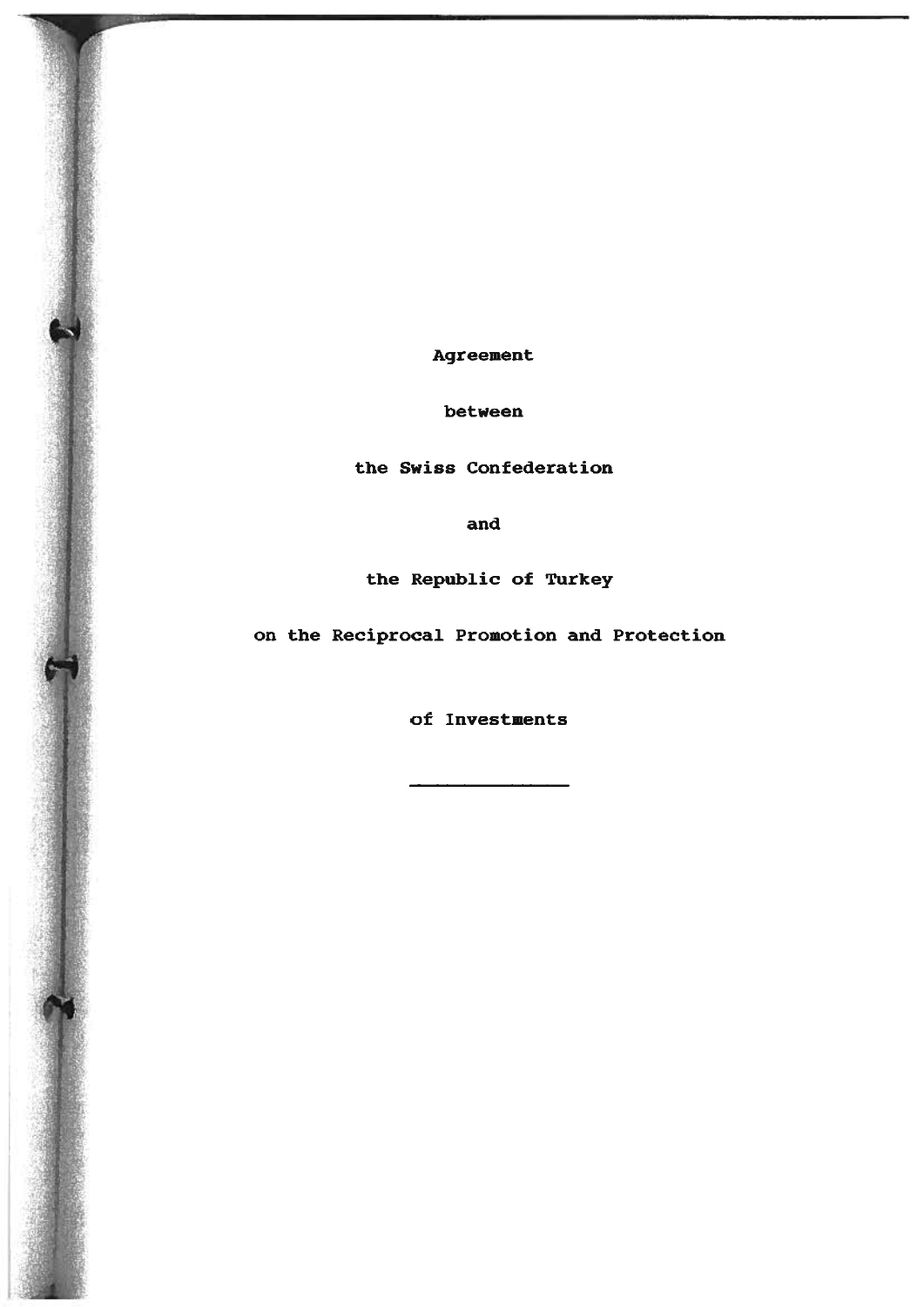$-2 -$ 

Ui. ;,;,..-:. ... :~~~-·,,·,) ..,,..\_......~~-~~~...!t.1-~m-WMm -· -------------

#### **Preamble**

The Swiss Confederation and the Republic of Turkey, each a Contracting Party,

Desiring to strengthen the economic cooperation between them on the basis of international law and mutual trust,

Recognizing the important complementary role of foreign investment in the economic development process and the right of either Contracting Party to determine this role and to define the conditions under which foreign investment would participate in this process,

Recognizing that the key to achieving and maintaining an adequate flow of capital lies in the maintenance of an appropriate mutually created investment climate and in the respect by foreign investors of the sovereignty and the laws of the host country having jurisdiction on them and in their acting consistently with the declared policies and the priorities of the host countries and in their endeavouring to substantially contribute to the development of the country,

Intending to create favourable conditions for capital investments in the territory of each Contracting Party,

Desiring to intensify the cooperation between nationals and companies, private as well as public, of both Contracting Parties in the field of technology, industrialization and productivity,

Recognizing the need to protect investments by nationals and companies of both Contracting Parties with the aim to foster the economic prosperity of both Contracting Parties,

Have agreed as follows:

" *, I*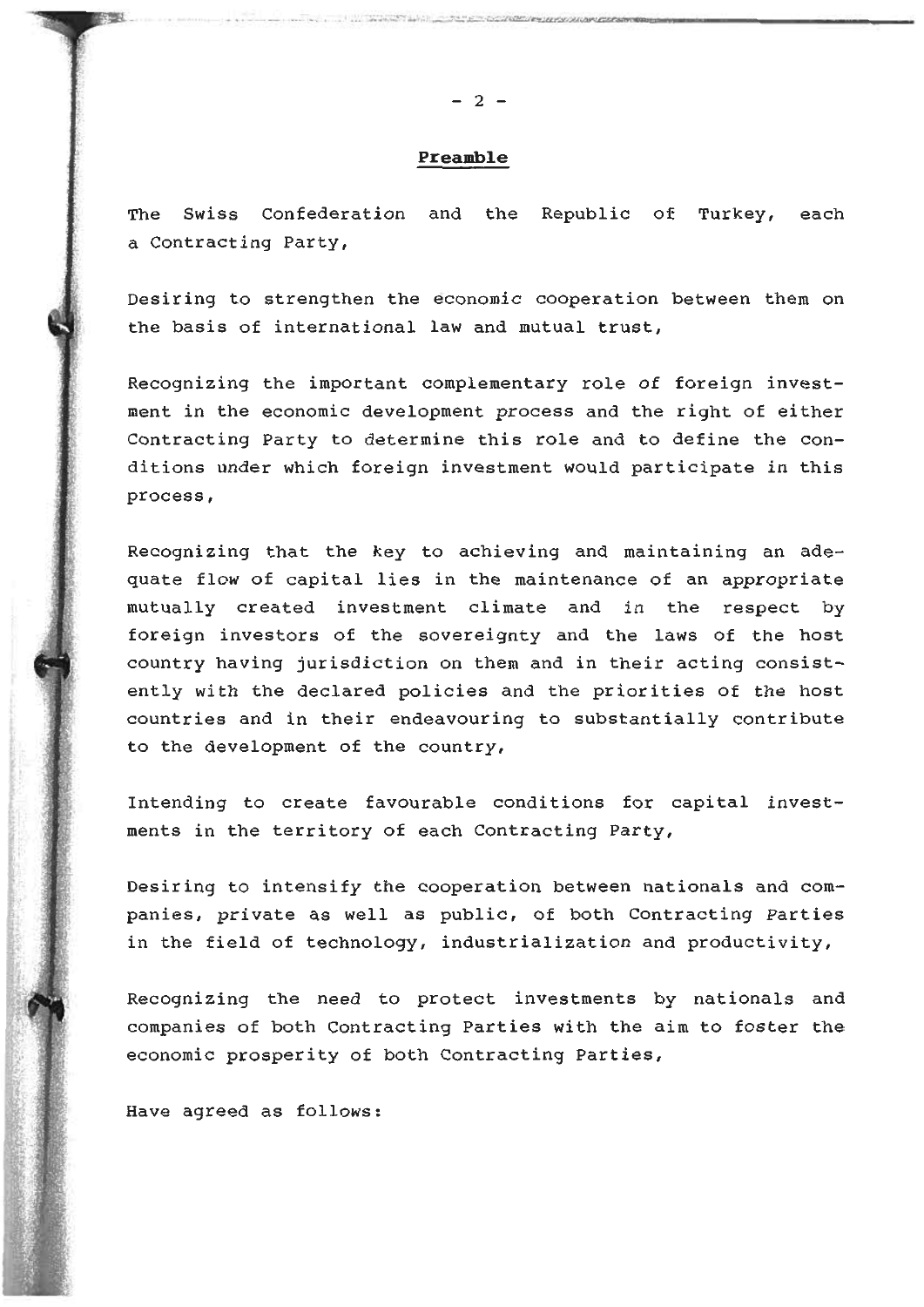For the purpose of this Agreement:

- (a) The term "investor" refers to
	- i) natural persons who, according to the law of one or the other Contracting Party, are considered to be its nationals:
	- ii) companies, including corporations, business associations or other organisations, which are incorporated, constituted or otherwise duly organised under the law of either Contracting Party and in which nationals of one or the other Contracting Party have, directly or indirectly, a prevailing interest.
- (b) The term "investments" shall include every kind of assets and particularly:
	- i) movable and immovable property as well as any other rights in rem, such as mortgages, liens, pledges:
	- ii) shares, certificates or other kinds of participation in companies:
	- iii) money claims and any entitlements of economic value associated with an investment:
		- iv} industrial property rights (such as patents for inventions, utility models, industrial designs or models, trade marks, trade names, indications of source or origin), copyrights, know-how and goodwill: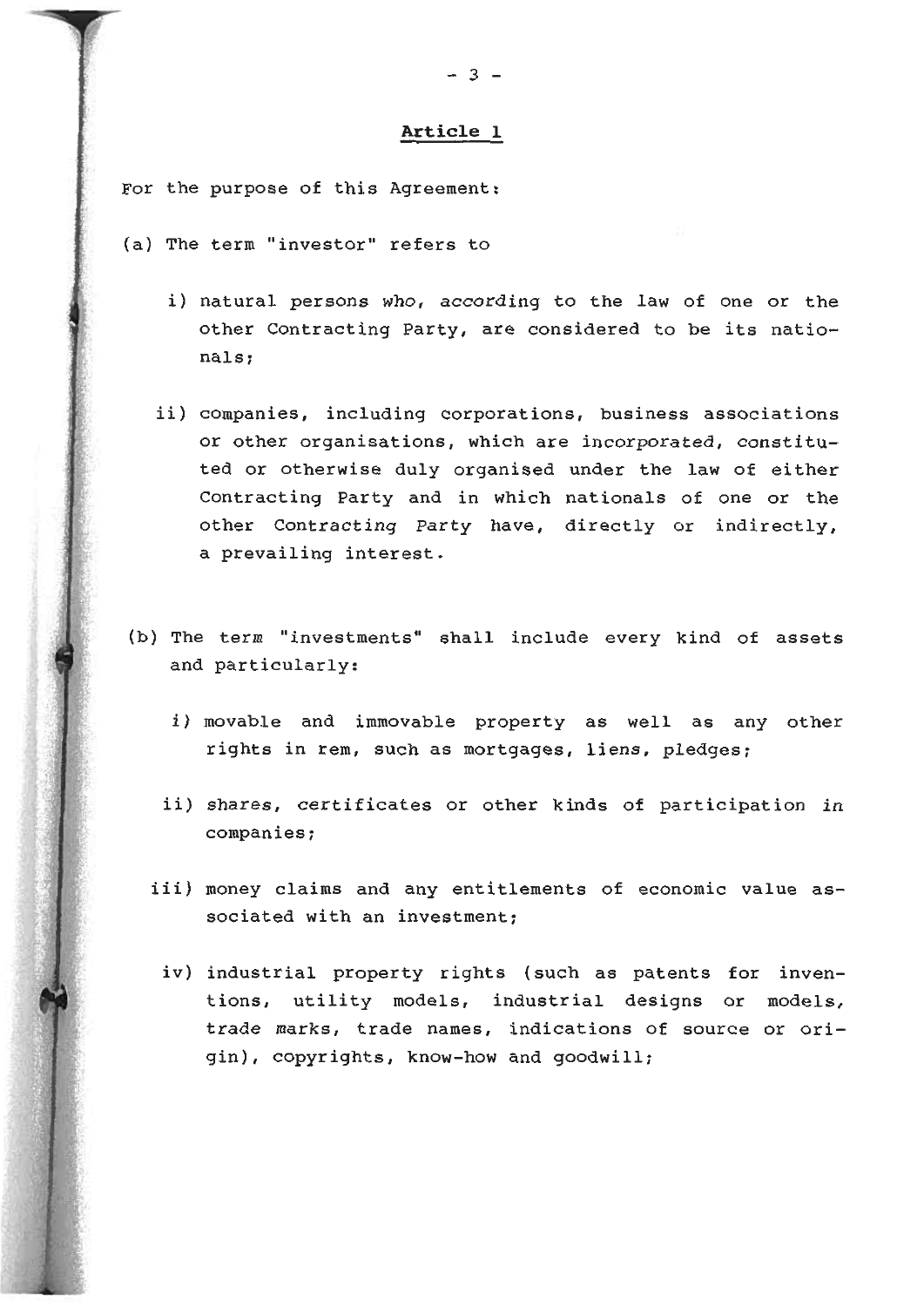v) rights conferred by law, including concessions to search for, extract or exploit natural resources as well as all other rights given by contract or by decision of the authority in accordance with the law.

### **Article 2**

- (1) Each Contracting Party shall in its territory promote as far as possible investments by investors of the other Contracting Party and admit such investments in accordance with its laws and regulations.
- (2) Once an investment is admitted on its territory, each Contracting Party shall examine, in accordance with its legislation, all requests for permits, authorisations and licenses needed for the operation, maintenance and development of the investment, with favourable attitude.

#### **Article 3**

- (1) Each Contracting Party shall protect within its territority investments made in accordance with its legislation by investors of the other Contracting Party and shall not impair by unreasonable or discriminatory measures the management, maintenance, use, enjoyment, extension, sale and liquidation of such investments.
- (2) Each Contracting Party shall ensure fair and equitable treatment within its territory of the investments of the investors of the other Contracting Party.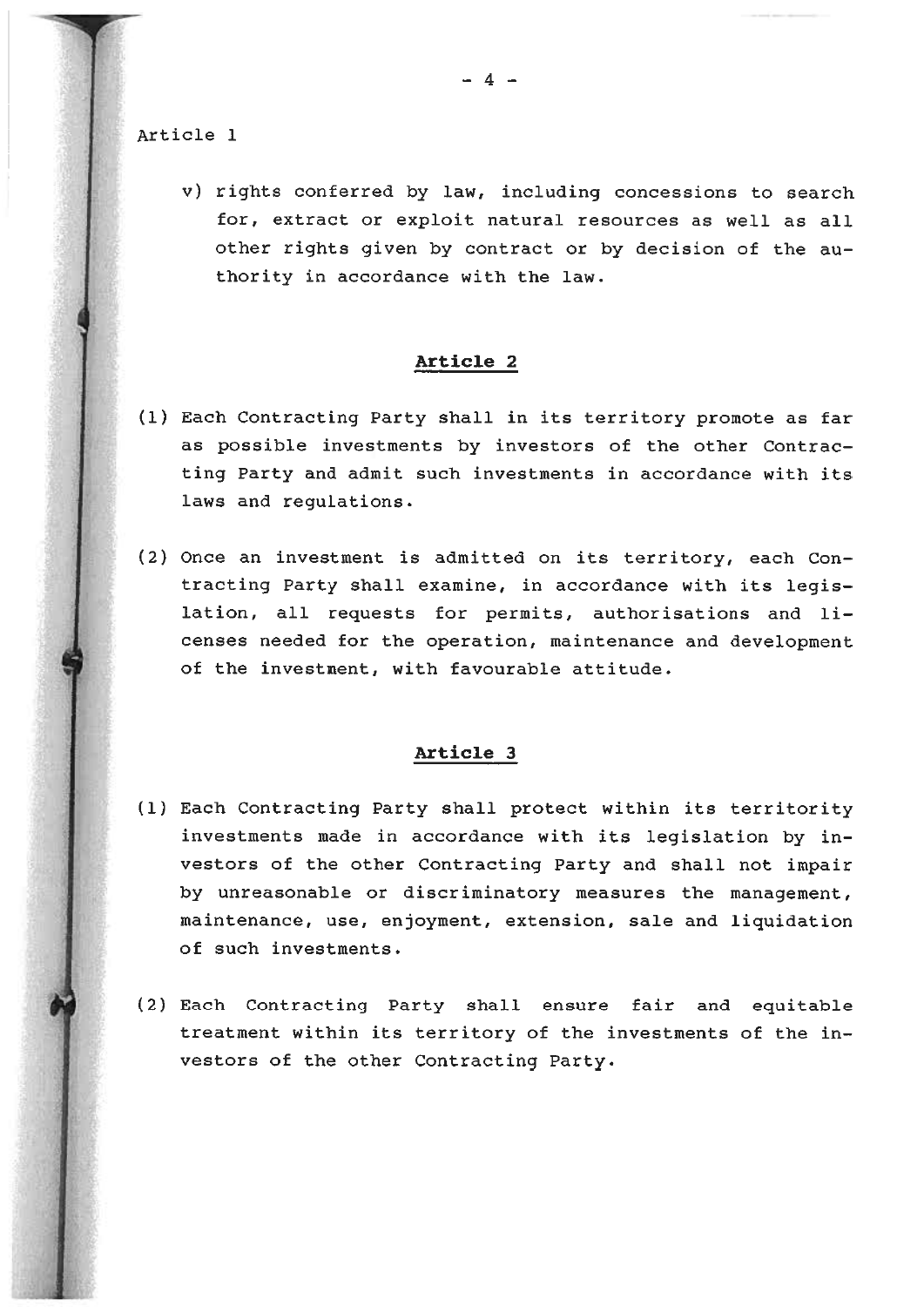This treatment shall not be less favourable than that granted by the Contracting Party to investments made within its territory by its own investors, or than that granted by the Contracting Party to the investments made within its territory by investors of the most favoured nation, if this latter treatment is more favourable.

(3) The treatment of the most favoured nation shall not apply to privileges which either Contracting Party accords to investors of a third State because of its membership in, or association with a free trade area, a customs union or a common market.

### **Artic1e 4**

Each Contracting Party in whose territory investments have been made by investors of the other Contracting Party shall grant those investors the free transfer into and out of its territory of the payments relating to these investments, particularly:

- (a) of profits, dividends and other current returns;
- (b) of principal and interest payments arising under loan agreements;
- $(c)$  of royalty payments;
- (d) of management, technical assistance or other fees;
- (e) of the proceeds of the sale or of the partial or total liquidation of the investment.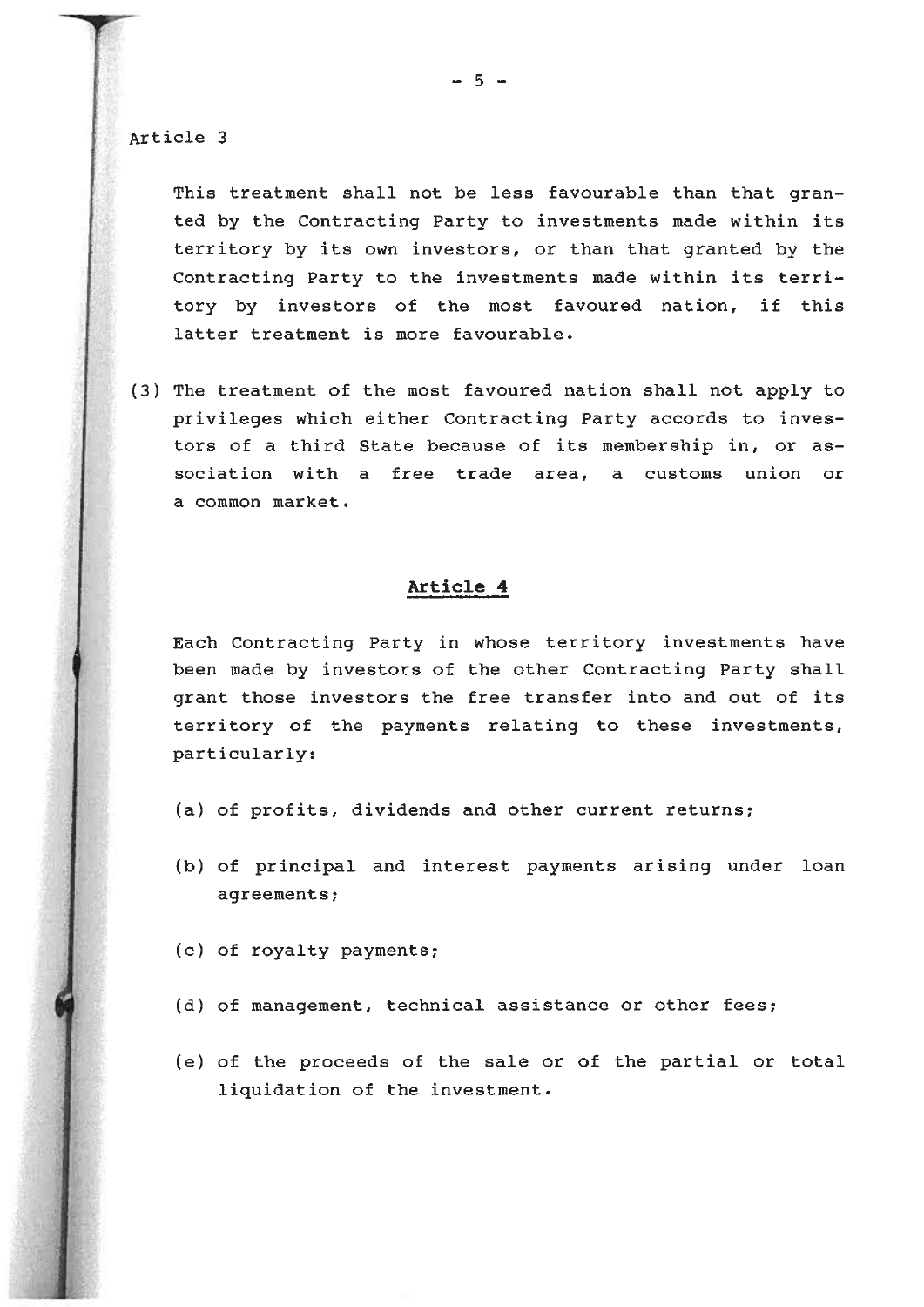## **Artic1e 5**

 $- 6 -$ 

- (1) Neither of the Contracting Parties shall take, either directly or indirectly, measures of expropriation, nationalization or any other measure having the same nature or the same effect against investments belonging to investors of the other Contracting Party, unless the measures are taken in the public interest, on a non-discriminatory basis, and under due process of law, and provided that provisions be made for effective and adequate compensation. The amount of compensation shall be paid to the investor entitled thereto without delay and made freely transferable.
- ( 2) The investors of one Contracting Party whose investments have suffered losses due to a war or any other armed conflict, civil disturbance, state of emergency or rebellion, which took place on the territory of the other Contracting Party shall benefit from a treatment in accordance with Article 3, paragraph (2) of this Agreement.

## **Article 6**

The present Agreement shall also apply to investments in the territory of a Contracting Party made in accordance with its legislation by investors of the other Contracting Party prior to the entry into force of this Agreement.

## **Artic1e 7**

**(1)** If the investments of an investor of one Contracting Party are insured against non-commercial risks under a system established by law, subrogation of the insurer into the rights of the said investor pursuant to the terms of such insurance shall be recognized by the other Contracting Party.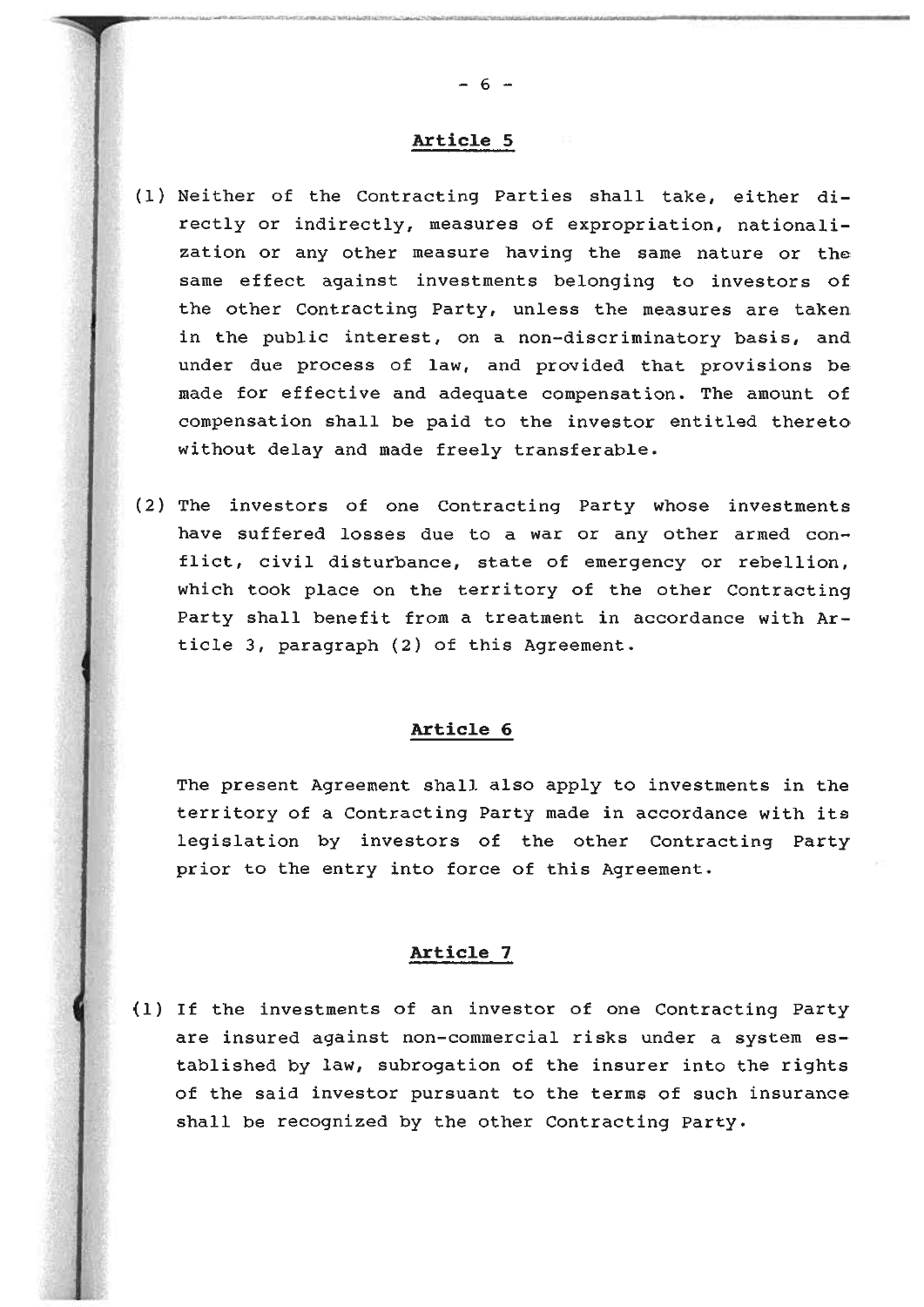$\mathbf{r}$ '1.

- ( 2) The insurer shall not be entitled to exercise any rights other than the rights which the investor would have been entitled to exercise.
- (3) For the purposes of this article, disputes between a Contracting Party and an investor shall be settled in accordance with the provisions of article 8 of this Agreement.

### **Article 8**

- (1) For the purposes of this article an investment dispute is defined as a dispute involving an alleged breach of any rights and obligations conferred or created by this Agreement.
- tracting Party and an investor of the other Contracting Party, consultations will take place between the parties concerned. (2) With a view to solve an investment dispute between a Con-
- (3) If these consultations do not result in a solution within twelve months and if the investor concerned gives a written consent, the dispute shall be submitted to the arbitration of the International Centre for Settlement of Investment Disputes, instituted by the Convention of Washington of March 18, 1965, for the settlement of disputes regarding investments between States and nationals of other States, provided that in case the investor concerned has brought the dispute before the courts of justice of the Contracting Party that is a party to the dispute and there has not been rendered a final award.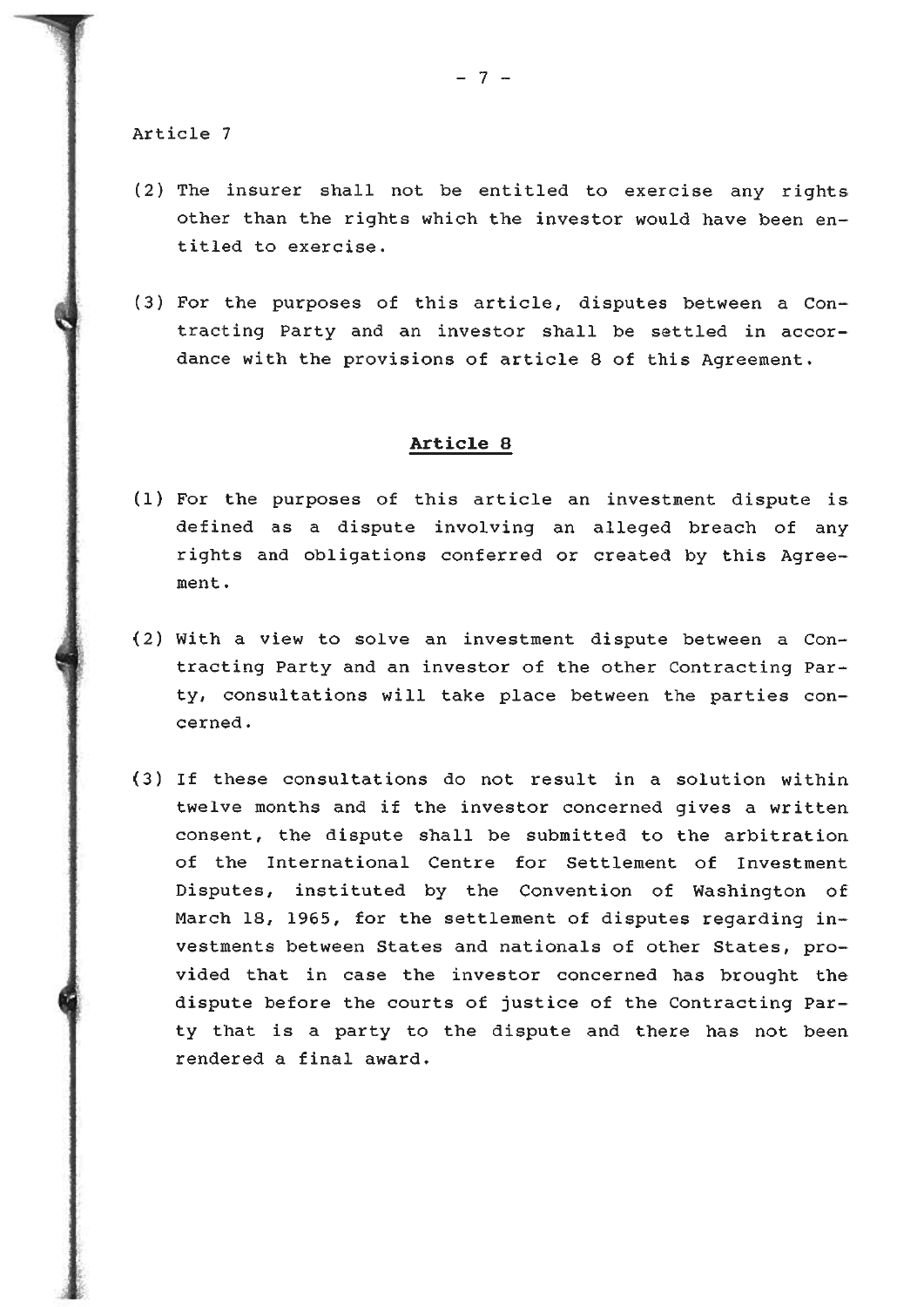f ï.

Each party may start the procedure by addressing a request to that ef feet to the Secretary General of the Centre as foreseen by article 36 of the above-mentioned Convention. The Contracting Party which is party to the dispute can, at no time whatever during the settlement procedure or the execution of the sentence, allege the fact that the other party to the dispute, national or company has received, by virtue of an insurance contract pursuant to Article 7 of this Agreement, a compensation covering the whole or part of the incurred damage.

- (4) A company which has been incorporated or constituted according to the laws in force on the territory of the Contracting Party and which, prior to the origin of the dispute, was under the control of nationals or companies of the other Contracting Party, is considered, in the sense of the Convention of Washington and according to its Article 25 (2) (b), as a company of the latter.
- (5) Arbitration of investment disputes shall be done in accordance with the provisions of the Convention on the Settlement of Investment Disputes Between States and Nationals of other States and the "Arbitration Rules" of the Centre.

## **Artic1e 9**

(1) Disputes between Contracting Parties regarding the interpretation or application of the provisions of this Agreement shall be settled between them through direct and meaningful negotiations.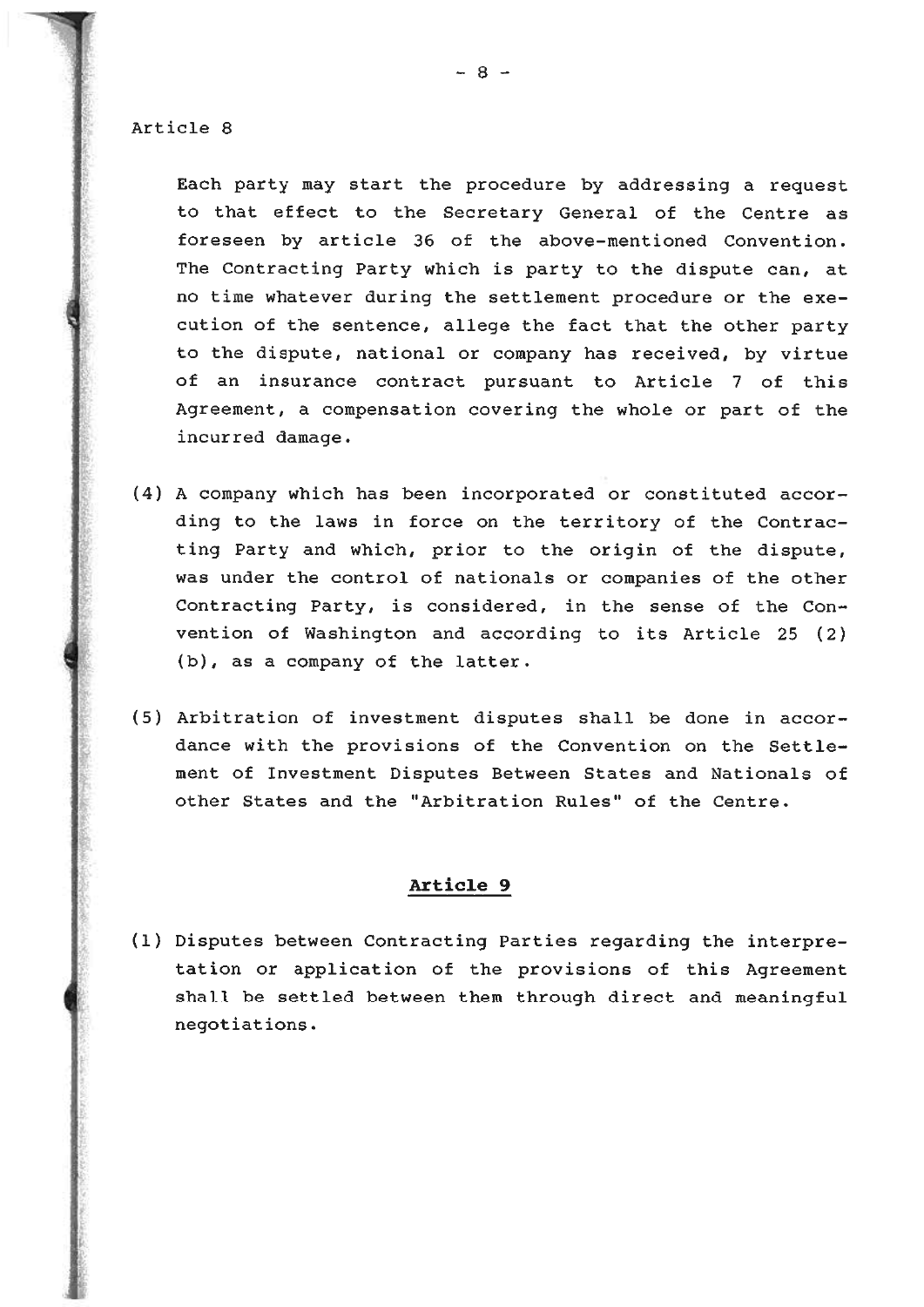J I> •· *r.* 

 $\mathbf{u}$ ,  $\mathbf{v}$ 

' !

- (2) If both Contracting Parties cannot reach an agreement within twelve months after the beginning of the dispute between themselves, the dispute shall, upon request of either Contracting Party, be submitted to an arbitral tribunal of three members. Each Contracting Party shall appoint one arbitrator, and these two arbitrators shall nominate a chairman who shall be a national of a third State.
- (3) If one of the Contracting Parties has not appointed its arbitrator and has not followed the invitation of the other Contracting Party to make that appointment within two months, the arbitrator shall be appointed upon the request of that Contracting Party by the President of the International Court of Justice.
- (4) If both arbitrators cannot reach an agreement about the choice of the chairman within two months after their appointment, the chairman shall be appointed upon the request of either Contracting Party by the President of the International Court of Justice.
- (5) If, in the cases specified under paragraphs (3) and (4) of this Article, the President of the International Court of Justice is prevented from carrying out the said function or if he is a national of either Contracting Party, the appointment shall be made by the Vice-President, and if the Vice-President is prevented or if he is a national of either Contracting Party, the appointment shall be made by the most senior Judge of the Court who is not a national of either Contracting Party.
- (6) Subject to other provisions made by the Contracting Parties, the tribunal shall determine its procedure.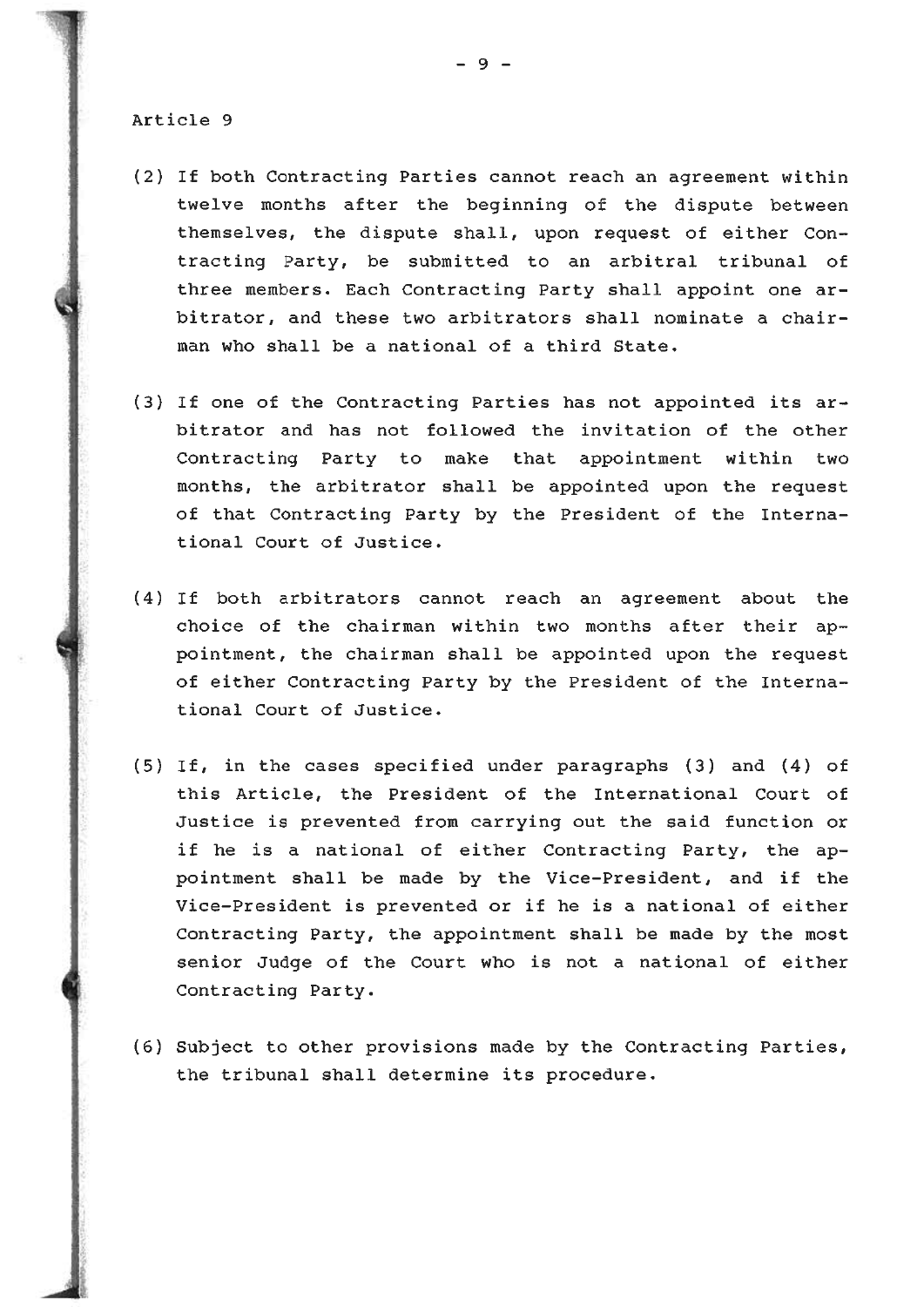(7) The decisions of the tribunal are final and binding for each Contracting Party.

## **Article 10**

Either Contracting Party shall constantly guarantee the observance of the commitments it has entered into with respect to the investments of the investors of the other Contracting Party.

# **Article 11**

The Agreement may at any time be amended by written agreement between the Contracting Parties. Any amendment shall enter into force when each Contracting Party has notified the other that it has completed all internal requirements for entry into force of such amendment.

# **Article 12**

(1) This Agreement shall enter into force thirty days after the day when both Governments have notified each other that they have complied with the constitutional requirements for the conclusion and entry into force of international agreements, and shall remain binding for a period of ten years. Unless written notice of termination is given six months before the expiration of this period, the Agreement shall be considered as renewed on the same terms for periods of two years, until terminated.